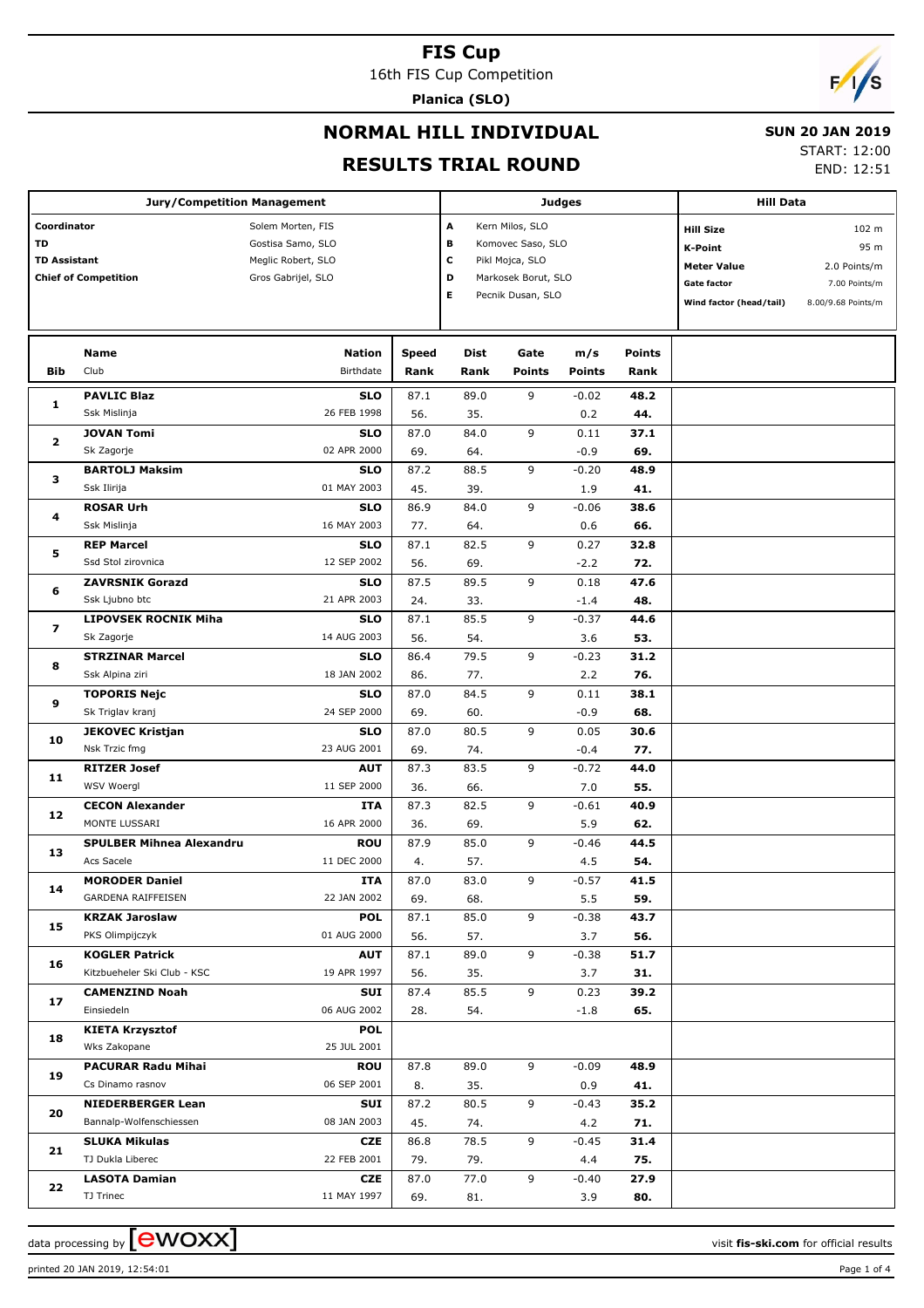16th FIS Cup Competition **Planica (SLO)**

 $F/1/s$ 

# **NORMAL HILL INDIVIDUAL**

#### **SUN 20 JAN 2019**

**RESULTS TRIAL ROUND**

START: 12:00 END: 12:51

|     | Name                                | <b>Nation</b>             | Speed       | Dist        | Gate          | m/s            | Points      |  |
|-----|-------------------------------------|---------------------------|-------------|-------------|---------------|----------------|-------------|--|
| Bib | Club                                | Birthdate                 | Rank        | Rank        | <b>Points</b> | <b>Points</b>  | Rank        |  |
|     |                                     |                           |             |             |               |                |             |  |
| 23  | <b>TURSUNZHANOV Nurshat</b>         | <b>KAZ</b><br>08 FEB 2003 | 87.2<br>45. | 70.0        | 9             | $-0.62$        | 16.0<br>87. |  |
|     | <b>WILKINSON Canden</b>             | <b>USA</b>                | 86.7        | 87.<br>74.5 | 9             | 6.0<br>$-0.17$ | 20.6        |  |
| 24  | Steamboat Springs winter sports clu | 14 MAY 2002               | 84.         | 84.         |               | 1.6            | 85.         |  |
|     | <b>SAFONOV Gleb</b>                 | <b>KAZ</b>                | 87.2        | 79.0        | 9             | 0.22           | 26.2        |  |
| 25  | Almaty Skiclub                      | 11 SEP 2001               | 45.         | 78.         |               | $-1.8$         | 81.         |  |
|     | <b>DEVYATKIN Nikita</b>             | KAZ                       | 86.3        | 74.5        | 9             | $-0.54$        | 24.2        |  |
| 26  |                                     | 03 APR 1999               | 87.         | 84.         |               | 5.2            | 84.         |  |
|     | <b>ZELENCHUK Ivan</b>               | <b>UKR</b>                | 87.3        | 77.5        | 9             | $-0.10$        | 26.0        |  |
| 27  | Verkhovyna Ski school               | 04 JUN 1999               | 36.         | 80.         |               | 1.0            | 82.         |  |
|     | <b>VANSKA Elias</b>                 | <b>FIN</b>                | 87.1        | 91.5        | 9             | 0.09           | 52.3        |  |
| 28  | Lieksa Ski club                     | 20 JUL 1996               | 56.         | 22.         |               | $-0.7$         | 30.         |  |
|     | SIMITCHIYSKI Krasimir               | <b>BUL</b>                | 86.8        | 88.5        | 9             | 0.01           | 46.9        |  |
| 29  | Sk Rilski ski skachach              | 26 JUL 2000               | 79.         | 39.         |               | $-0.1$         | 50.         |  |
| 30  | <b>SIKOLA Jakub</b>                 | <b>CZE</b>                | 87.2        | 80.5        | 9             | 0.22           | 29.2        |  |
|     | TJ Dukla Liberec                    | 05 OCT 2001               | 45.         | 74.         |               | $-1.8$         | 78.         |  |
| 31  | <b>PEKALA Wiktor</b>                | <b>POL</b>                | 87.2        | 85.5        | 9             | 0.13           | 40.0        |  |
|     | Ssr Lzs sokol szczyrk               | 15 SEP 1999               | 45.         | 54.         |               | $-1.0$         | 64.         |  |
| 32  | SI Jeongheon                        | <b>KOR</b>                | 87.0        | 85.0        | 9             | $-0.13$        | 41.3        |  |
|     |                                     | 19 MAY 1994               | 69.         | 57.         |               | 1.3            | 60.         |  |
| 33  | <b>HWANG Seokjae</b>                | <b>KOR</b>                | 87.2        | 73.0        | 9             | $-0.14$        | 17.4        |  |
|     |                                     | 05 MAR 2001               | 45.         | 86.         |               | 1.4            | 86.         |  |
| 34  | <b>TAEHKAEVUORI Frans</b>           | <b>FIN</b>                | 87.4        | 88.5        | 9             | $-0.46$        | 51.5        |  |
|     | Lahden Hiihtoseura                  | 29 APR 1992               | 28.         | 39.         |               | 4.5            | 32.         |  |
| 35  | <b>FELDOREAN Andrei</b>             | <b>ROU</b>                | 86.8        | 81.0        | 9             | $-0.36$        | 35.5        |  |
|     | Acs Sacele                          | 13 APR 2000               | 79.         | 73.         |               | 3.5            | 70.         |  |
| 36  | <b>VASKUL Andrii</b>                | <b>UKR</b>                | 87.1        | 86.5        | 9             | $-0.31$        | 46.0        |  |
|     | Vorokhta Ski school                 | 01 APR 1999               | 56.         | 49.         |               | 3.0            | 51.         |  |
| 37  | <b>HOLIK Frantisek</b>              | <b>CZE</b>                | 86.8        | 76.5        | 9             | $-0.59$        | 28.7        |  |
|     | Lomnice-Dukla                       | 23 OCT 1998               | 79.         | 83.         |               | 5.7            | 79.         |  |
| 38  | <b>VIDIC Matija</b>                 | <b>SLO</b><br>30 AUG 2000 | 88.0        | 90.5        | 9             | $-0.28$        | 53.7        |  |
|     | SSK Ilirija<br><b>CHO Sungwoo</b>   | <b>KOR</b>                | 2.<br>87.6  | 27.<br>84.5 | 9             | 2.7<br>$-0.24$ | 25.<br>41.3 |  |
| 39  |                                     | 01 JAN 2000               | 17.         | 60.         |               | 2.3            | 60.         |  |
|     | <b>MAYLAENDER Axel</b>              | GER                       | 87.9        | 87.5        | $\mathsf{Q}$  | $-0.51$        | 49.9        |  |
| 40  | Sc Degenfeld                        | 02 AUG 1998               | 4.          | 43.         |               | 4.9            | 37.         |  |
|     | <b>VETELAINEN Jonne</b>             | <b>FIN</b>                | 87.3        | 86.0        | 9             | $-0.16$        | 43.5        |  |
| 41  | Kuusamon Era-veikot                 | 12 JUL 2000               | 36.         | 52.         |               | 1.5            | 57.         |  |
|     | <b>CACINA Daniel Andrei</b>         | <b>ROU</b>                | 87.8        | 91.5        | 9             | $-0.36$        | 56.5        |  |
| 42  | Cs Dinamo rasnov                    | 17 OCT 2001               | 8.          | 22.         |               | 3.5            | 20.         |  |
|     | <b>ROBNIK Luka</b>                  | <b>SLO</b>                | 87.3        | 86.5        | 9             | $-0.69$        | 49.7        |  |
| 43  | SSK Ljubno BTC                      | 25 OCT 2001               | 36.         | 49.         |               | 6.7            | 39.         |  |
|     | <b>BRESADOLA Davide</b>             | ITA                       |             |             |               |                |             |  |
| 44  | CS ESERCITO                         | 10 SEP 1988               |             |             |               |                |             |  |
|     | <b>KALINICHENKO Vitaliy</b>         | <b>UKR</b>                | 87.4        | 92.0        | 9             | $-0.28$        | 56.7        |  |
| 45  | Vorokhta Ski School                 | 09 AUG 1993               | 28.         | 21.         |               | 2.7            | 19.         |  |
| 46  | <b>KOS Lovro</b>                    | <b>SLO</b>                | 87.4        | 91.0        | 9             | $-0.13$        | 53.3        |  |
|     | SSK Ilirija                         | 23 JUL 1999               | 28.         | 26.         |               | 1.3            | 29.         |  |
| 47  | <b>BRESADOLA Giovanni</b>           | ITA                       | 87.1        | 90.5        | 9             | $-0.25$        | 53.4        |  |
|     | <b>GS MONTE GINER</b>               | 17 FEB 2001               | 56.         | 27.         |               | 2.4            | 27.         |  |
| 48  | <b>HAFNAR Mark</b>                  | <b>SLO</b>                | 87.6        | 88.5        | 9             | $-0.36$        | 50.5        |  |
|     | Sk Triglav kranj                    | 11 APR 2002               | 17.         | 39.         |               | 3.5            | 35.         |  |

printed 20 JAN 2019, 12:54:01 Page 2 of 4

data processing by **CWOXX**  $\blacksquare$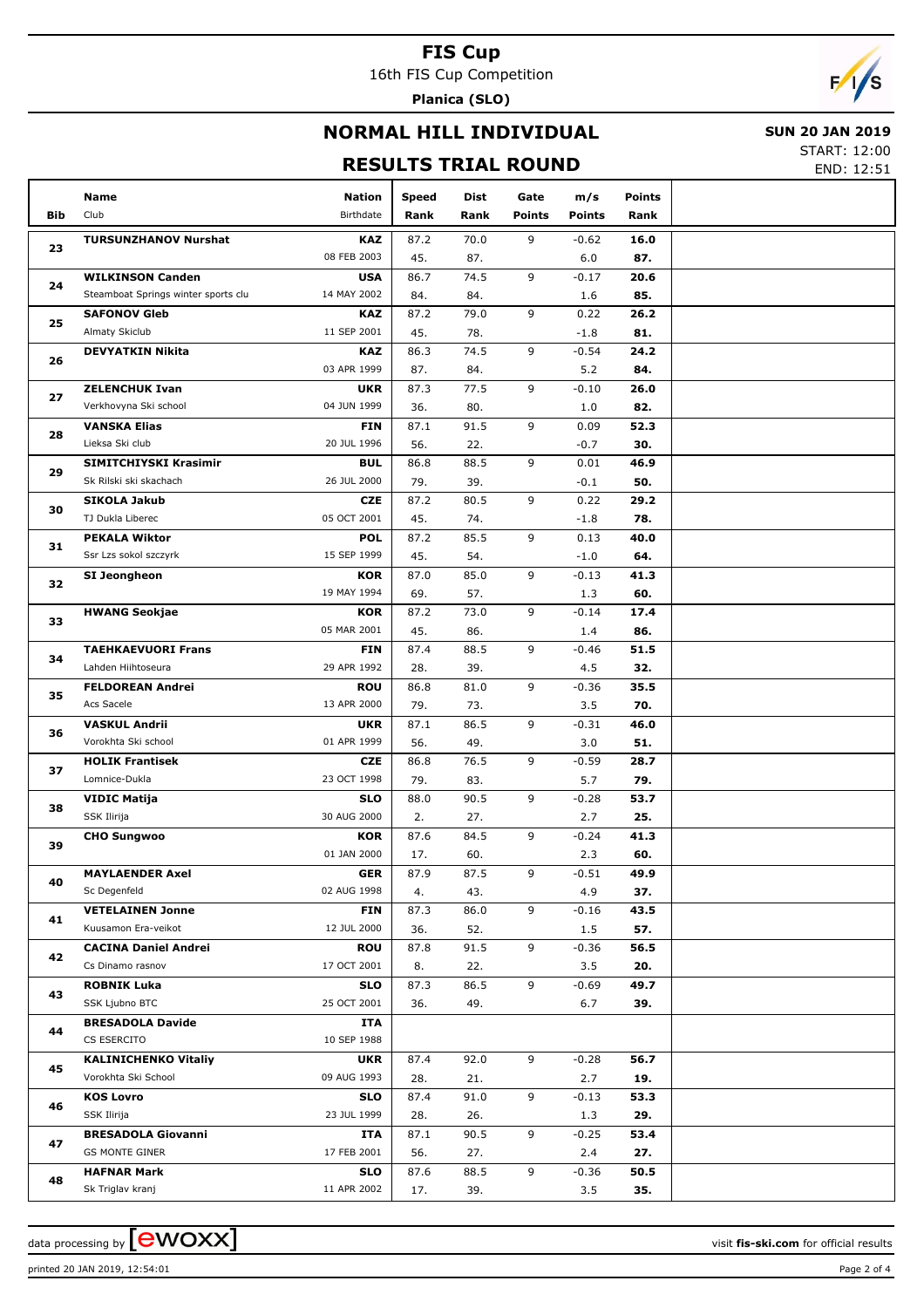16th FIS Cup Competition **Planica (SLO)**

 $\sqrt{2}$ 

## **NORMAL HILL INDIVIDUAL**

### **SUN 20 JAN 2019**

## **RESULTS TRIAL ROUND**

START: 12:00 END: 12:51

| Bib | Name<br>Club                              | <b>Nation</b><br>Birthdate | Speed<br>Rank | Dist<br>Rank | Gate<br><b>Points</b> | m/s<br><b>Points</b> | <b>Points</b><br>Rank |  |
|-----|-------------------------------------------|----------------------------|---------------|--------------|-----------------------|----------------------|-----------------------|--|
|     |                                           |                            |               |              |                       |                      |                       |  |
| 49  | <b>KAVILO Henri</b><br>Puijon Hiihtoseura | <b>FIN</b><br>05 JUL 1999  | 87.3<br>36.   | 84.5<br>60.  | 9                     | $-0.43$<br>4.2       | 43.2<br>58.           |  |
|     | <b>PRISLIC Ernest</b>                     | <b>SLO</b>                 | 87.7          | 95.0         | 9                     | $-0.35$              | 63.4                  |  |
| 50  | SK Zagorje                                | 30 SEP 1993                | 13.           | 12.          |                       | 3.4                  | 8.                    |  |
|     | <b>CHEN Zhe</b>                           | <b>CHN</b>                 | 87.5          | 81.5         | 9                     | 0.08                 | 32.4                  |  |
| 51  |                                           | 09 MAR 1993                | 24.           | 72.          |                       | $-0.6$               | 74.                   |  |
|     | <b>HU Jingtao</b>                         | <b>CHN</b>                 | 87.8          | 82.0         | 9                     | 0.15                 | 32.8                  |  |
| 52  |                                           | 02 NOV 2001                | 8.            | 71.          |                       | $-1.2$               | 72.                   |  |
|     | <b>STOSEL Kacper</b>                      | <b>POL</b>                 | 87.2          | 84.5         | 9                     | 0.08                 | 38.4                  |  |
| 53  | Azs Zakopane                              | 07 JAN 2001                | 45.           | 60.          |                       | $-0.6$               | 67.                   |  |
|     | LI Chao                                   | <b>CHN</b>                 | 87.6          | 86.5         | 9                     | $-0.51$              | 47.9                  |  |
| 54  | Jilin Inst. of Physical Education         | 07 SEP 1988                | 17.           | 49.          |                       | 4.9                  | 47.                   |  |
|     | <b>RESINGER Peter</b>                     | <b>AUT</b>                 | 87.1          | 90.5         | 9                     | $-0.26$              | 53.5                  |  |
| 55  | SV Schwarzach                             | 28 JUN 2000                | 56.           | 27.          |                       | 2.5                  | 26.                   |  |
|     | <b>GIBSON Hunter</b>                      | <b>USA</b>                 | 87.2          | 77.0         | 9                     | $-0.19$              | 25.8                  |  |
| 56  | Norge Ski Club                            | 30 MAR 2001                | 45.           | 81.          |                       | 1.8                  | 83.                   |  |
|     | <b>SCHLUETTER Anton</b>                   | <b>GER</b>                 | 87.3          | 90.5         | 9                     | 0.00                 | 51.0                  |  |
| 57  | SC Motor Zella-Mehlis                     | 20 OCT 1997                | 36.           | 27.          |                       | 0.0                  | 33.                   |  |
|     | <b>KARLEN Gabriel</b>                     | <b>SUI</b>                 | 86.8          | 91.5         | 9                     | $-0.26$              | 55.5                  |  |
| 58  | Gstaad                                    | 10 MAR 1994                | 79.           | 22.          |                       | 2.5                  | 22.                   |  |
|     | <b>SKUPIEN Damian</b>                     | <b>POL</b>                 | 86.7          | 87.5         | 9                     | $-0.33$              | 48.2                  |  |
| 59  | Ts Wisla zakopane                         | 21 SEP 1999                | 84.           | 43.          |                       | 3.2                  | 44.                   |  |
|     | <b>GALIANI Mattia</b>                     | <b>ITA</b>                 | 87.2          | 86.0         | 9                     | $-0.41$              | 46.0                  |  |
| 60  | GARDENA RAIFFEISEN                        | 05 MAY 2002                | 45.           | 52.          |                       | 4.0                  | 51.                   |  |
| 61  | <b>GRILC Tjas</b>                         | <b>SLO</b>                 | 87.7          | 89.0         | 9                     | $-0.27$              | 50.6                  |  |
|     | Ssd Stol zirovnica                        | 03 SEP 2001                | 13.           | 35.          |                       | 2.6                  | 34.                   |  |
|     | <b>MOLNAR Florian</b>                     | <b>HUN</b>                 | 87.8          | 87.5         | 9                     | $-0.50$              | 49.8                  |  |
| 62  | Koszegi SE                                | 14 MAR 2002                | 8.            | 43.          |                       | 4.8                  | 38.                   |  |
|     | <b>POPPINGER Manuel</b>                   | <b>AUT</b>                 | 87.6          | 96.0         | 9                     | $-0.46$              | 66.5                  |  |
| 63  | SV Innsbruck-Bergisel-Tirol               | 19 MAY 1989                | 17.           | 8.           |                       | 4.5                  | 2.                    |  |
|     | <b>MARUSIAK Yevhen</b>                    | <b>UKR</b>                 | 87.2          | 87.0         | 9                     | $-0.42$              | 48.1                  |  |
| 64  | Verkhovyna Ski school                     | 16 MAR 2000                | 45.           | 47.          |                       | 4.1                  | 46.                   |  |
|     | <b>SELL Adrian</b>                        | <b>GER</b>                 | 87.5          | 91.5         | 9                     | $-0.28$              | 55.7                  |  |
| 65  | Sv Messstetten                            | 28 APR 1998                | 24.           | 22.          |                       | 2.7                  | 21.                   |  |
|     | <b>GASIENICA Patrick</b>                  | <b>USA</b>                 | 87.1          | 87.5         | 9                     | -0.43                | 49.2                  |  |
| 66  | Norge Ski club                            | 28 NOV 1998                | 56.           | 43.          |                       | 4.2                  | 40.                   |  |
|     | <b>WEIGEL Cedrik</b>                      | <b>GER</b>                 | 87.7          | 94.0         | 9                     | $-0.05$              | 58.5                  |  |
| 67  | SG Nickelhuette Aue                       | 15 DEC 1998                | 13.           | 14.          |                       | 0.5                  | 14.                   |  |
|     | <b>SCHARFFS Greyson</b>                   | <b>USA</b>                 | 87.0          | 83.5         | 9                     | $-0.37$              | 40.6                  |  |
| 68  | Park City Ski and Snowboard               | 21 DEC 2001                | 69.           | 66.          |                       | 3.6                  | 63.                   |  |
|     | <b>YANG Guang</b>                         | <b>CHN</b>                 |               |              |                       |                      |                       |  |
| 69  |                                           | 11 MAY 1984                |               |              |                       |                      |                       |  |
|     | <b>VODUSEK Lovro</b>                      | <b>SLO</b>                 | 87.6          | 93.0         | 9                     | $-0.22$              | 58.1                  |  |
| 70  | Ssk Ljubno btc                            | 28 DEC 2000                | 17.           | 18.          |                       | 2.1                  | 15.                   |  |
|     | <b>LACKNER Thomas</b>                     | <b>AUT</b>                 | 87.6          | 97.5         | 9                     | $-0.32$              | 68.1                  |  |
| 71  | HSV Absam-Bergisel-Tirol                  | 09 APR 1993                | 17.           | 3.           |                       | 3.1                  | 1.                    |  |
|     | <b>REISENAUER Janni</b>                   | <b>AUT</b>                 | 87.4          | 90.0         | 9                     | $-0.35$              | 53.4                  |  |
| 72  | TSU St. Veit-Salzburg                     | 07 NOV 1997                | 28.           | 32.          |                       | 3.4                  | 27.                   |  |
|     | <b>SAMEC Matevz</b>                       | <b>SLO</b>                 | 87.3          | 96.5         | 9                     | $-0.31$              | 66.0                  |  |
| 73  | SSK Ljubno BTC                            | 20 AUG 1997                | 36.           | 6.           |                       | 3.0                  | 4.                    |  |
|     | <b>CECON Francesco</b>                    | ITA                        | 87.0          | 87.0         | 9                     | $-0.37$              | 47.6                  |  |
| 74  | <b>BACHMANN SCSDRL</b>                    | 13 NOV 2001                | 69.           | 47.          |                       | 3.6                  | 48.                   |  |
|     |                                           |                            |               |              |                       |                      |                       |  |

data processing by **CWOXX** and  $\overline{C}$  and  $\overline{C}$  and  $\overline{C}$  and  $\overline{C}$  and  $\overline{C}$  and  $\overline{C}$  and  $\overline{C}$  and  $\overline{C}$  and  $\overline{C}$  and  $\overline{C}$  and  $\overline{C}$  and  $\overline{C}$  and  $\overline{C}$  and  $\overline{C}$  and  $\overline{C}$